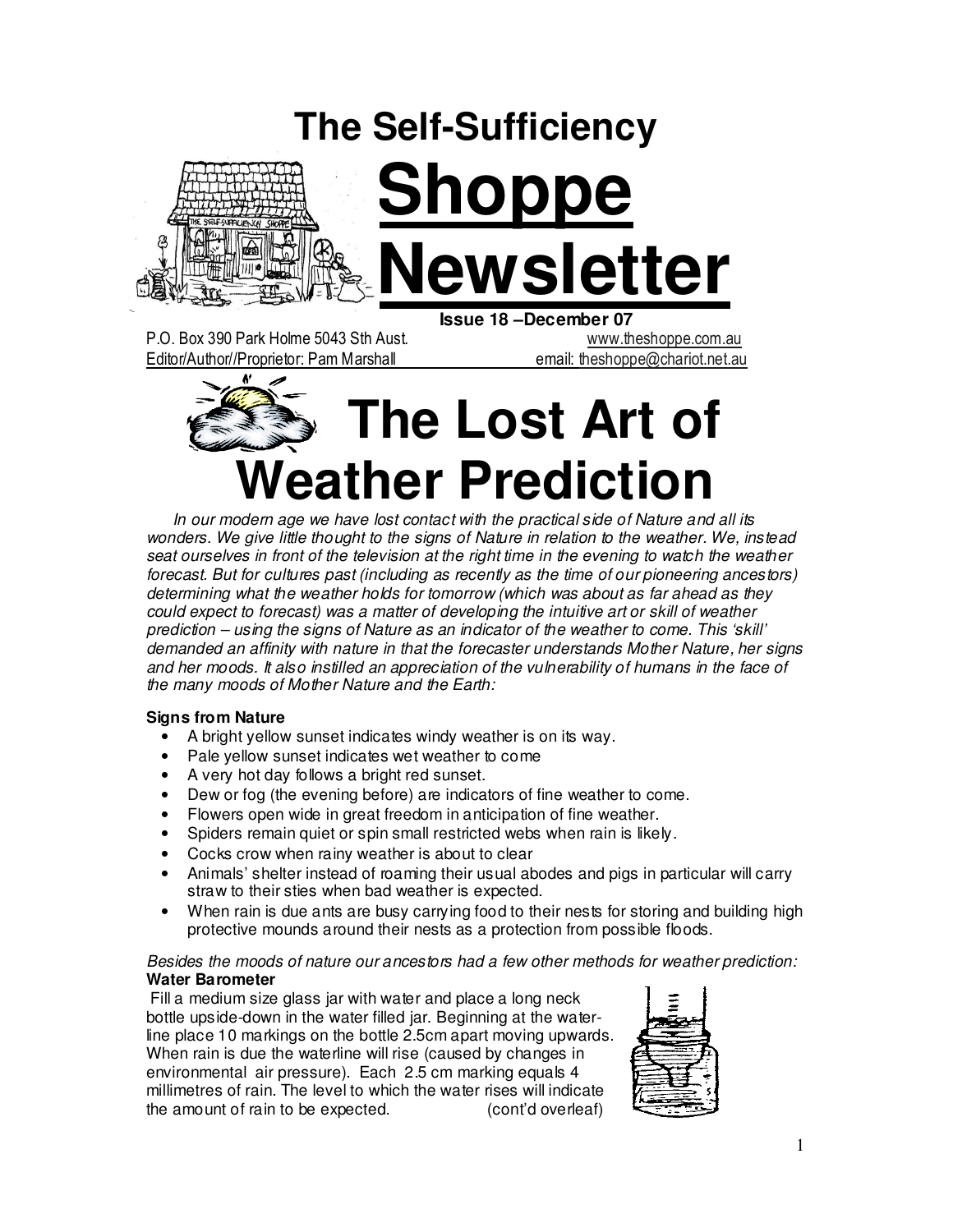#### **Leech Barometer**

Fill a small glass container to one third level with pure water. Add one healthy leech. Cover the container with a piece of linen rag. Change the water in winter once a month. In summer once a fortnight. The following signs foretell the weather:

(1) If the leech lies motionless in the bottom of the jar the weather will be quiet.

(2) The leech will creep to the top of the container if rain is due and will remain in this position until the weather settles.

(3) If wind is expected the leech gallops with 'amazing swiftness' with little rest, until the wind begins to blow hard.

 (4) If a huge storm of thunder and rain is on its way the leech will (for some days before) act uneasy. remain out of the water and at times display violent convulsive motions.

(5) In frost and summer weather the leech lies constantly at the bottom of the container.

(6) In snow (as with rainy weather) the leech moves to the very top of the container.

(NB – I found this 'weather prediction technique' in an old 1920 Almanac – I don't know if it actually works - but can't help sympathising with the poor ol' leech! Pam)

### **Old-timers 'Never Fail' Method!**

Hand a piece of rope in a well cleared high position. If the rope swings - it's windy. If the rope is wet - it's raining . If the rope hangs motionless - the day is still. If the rope throws a shadow – its sunny!

## **Lamp Lore**

As we progress into the modern age important knowledge or skills that are no longer of use are lost to the past forever. Not so long ago lanterns (oil or kerosene) were a vital part of every household. I grew up in country SA without the advantage of access to the electricity grid. We used a generator and batteries to power household lighting and some electrical appliances. Electricity was used frugally and energy was reserved for essential use only. Kerosene lamps were used as a 'back-up' when the generator failed.

 Some neighbouring farms did not even have generator-based energy. I can remember staying overnight with neighbouring friends who still used kerosene lamps for lighting and a wood stove for cooking and heating.

 Cleaning, repairing and maintaining household lanterns was an important part of the household routine and involved certain knowledge and skills. Before being lost

forever I've put some of this information in a small booklet 'Lamp Lore' (No. 56 in the booklet range). If you are a collector of old lamps (like me) then you will appreciate knowing a little about the care of such lamps. Price: \$1.50



## **Cancer from lipstick**

CHEMICALS in lipstick and nail varnish may<br>trigger breast cancer, scientists warned yester-

day.<br>
A study has shown that butyl benzyl phthalate,<br>
A study has shown that butyl benzyl phthalate,<br>
or BBP, can interfere with the healthy develop-<br>
ment of breast tissue.

ment of breast ussue.<br>Environmental campaigners yesterday called<br>for it to be banned in the cosmetics industry,<br>where it is used to make products glossy.

The Advertiser 6/12/07

## **Homemade Lipstick**

 In Issue No. 12 of The Shoppe Newsletter I wrote about the dangers of lead in lipstick and offered some alternatives including a recipe for making lipstick (safe and naturally).

 In one of my recent workshops the group made a simple beeswax-olive oil lip cream and blended in some red food colouring to make a red-coloured 'lip gloss'. It worked very well and all were quite pleased with what we had created! It was not as slick or glossy as the commercial counterpart but was still effective. Booklets No. 4 'Making Beeswax Products' and No. 13 'Making Salves & Creams' have info on making lip salves. Or purchase it readymade and add your own colour!



**Beeswax Lip Salve**<br>Hand-made with beeswax Hand-made with beeswax,  $\overrightarrow{B}$  $\overrightarrow{B}$  $\overrightarrow{B}$  $\overrightarrow{C}$  olive and coconut oils.  $\frac{1}{2}$  Salve Comes with recipe leaflet for making refill.

20ml recyclable glass container. P**rice: \$10.25**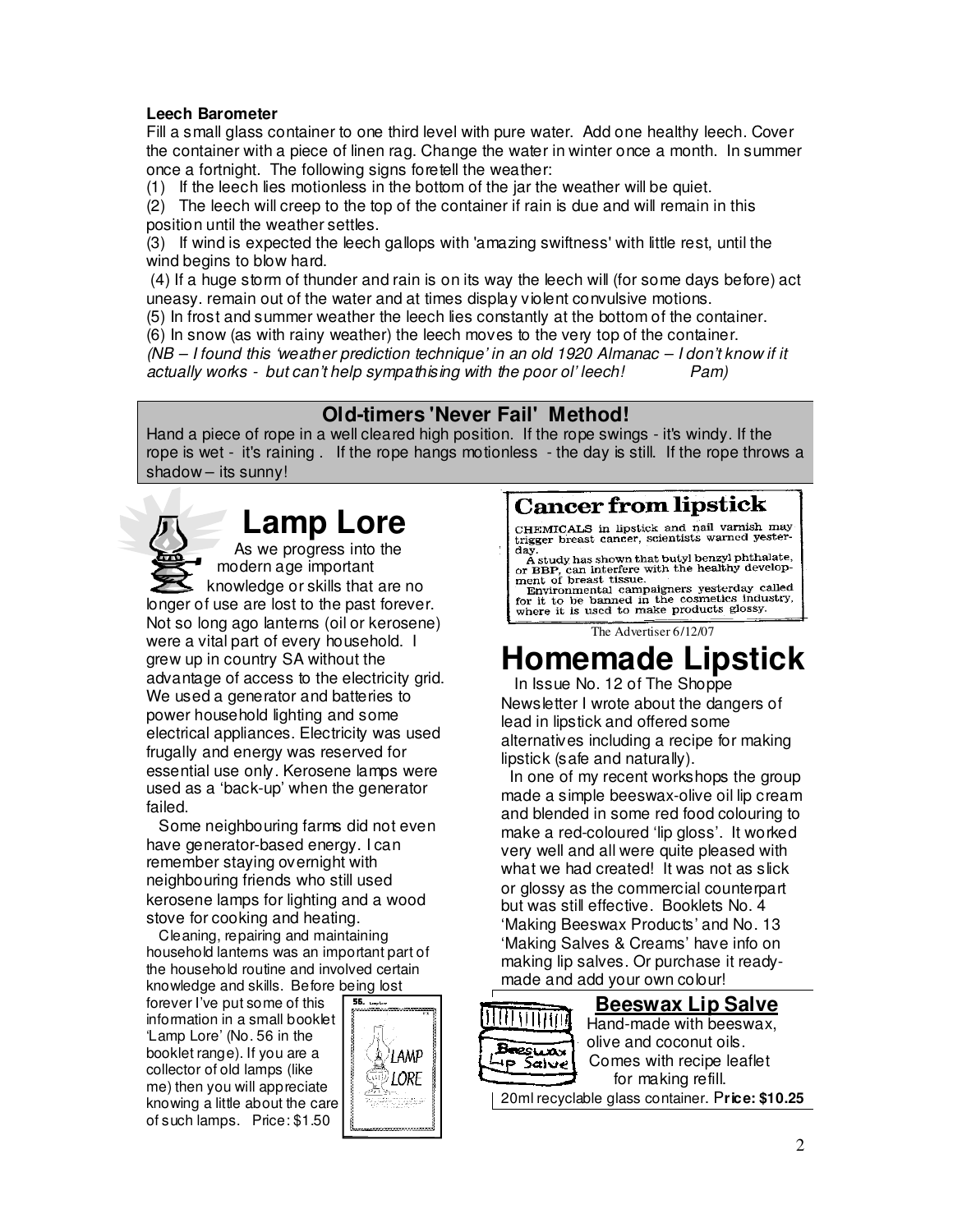

## The Mighty **Tomato!**

 Its tomato time again. Just one bite of my first home-grown tomato and I'm hooked for the rest of the season! The flavour is wonderful. Its tomatoes on toast for breakfast, tomato and cheese sandwich for lunch and tomato salad for dinner! I stew up the leftovers for bottling (using recycled jars) to last for the remainder of the year. I've just made a batch of homemade pasta sauce with tomatoes, capsicum, onions, garlic, herbs and a dash of sweet sherry for flavour for pasta dishes, pizza's etc. I recently had

the 'privilege' of tasting commercial pasta sauce and just couldn't believe the difference in flavour. I'll take the homemade anytime. Here's two useful booklets: 'Ways With Tomatoes' \$2.00 and No. 46 'Preserving Without a Preserving Outfit' (using recycled jars) \$1.00. 'Ways With Tomatoes' in particular contains information about not only culinary uses for tomatoes but health and personal care uses, skin-care, growing tips, ways to store tomatoes and some interesting general hints and tips.



## **Healthy** dash of sauce

#### **FIONA MACRAE LONDON**

A DASH of tomato sauce three times a day can help cut cholesterol, research shows.

The sauce helps lower the level of LDL<br>or "bad" cholesterol which clogs the arteries, increasing the risk of heart attacks and strokes.

A group of 21 men and women who added 30g, or six teaspoons, of sauce to their daily diet as well as two glasses of as well as two glasses of<br>tomato juice had a sig-<br>nificant drop in their cholesterol levels in just three weeks.

The level of LDL plummeted by 13 per cent, while overall levels of cholesterol fell by 6 per cent.

For the same effect with sauce alone, 18 teaspoons would need to be eaten each day.

The Advertiser  $7/12/07$  Sauce.

## **Tomato Sauce Lowers Cholesterol**

Lovers of tomato sauce will be pleased to hear that eating tomato sauce will lower cholesterol. Even better – make your own homemade tomato sauce from your home grown tomatoes for a great flavour sensation! Here's the recipe:

## **Homemade Tomato Sauce**

3 kilogram ripe tomatoes, 500g apples, 500g onions, 2 teaspoons each of salt, whole cloves and ground ginger.

**Method:** Grate apples. Chop onions and cut tomatoes into wedges. Place in pan with spices & salt. Boil 3 hours. Put through sieve or strainer to remove skins, seeds, etc. Pour pulp back into pan, add 2 cups white vinegar and 350g sugar. Boil until thick (test by placing one teaspoonful of sauce on saucer when vinegar does not appear at the edge of the mixture the sauce is of the

correct consistency). Pour into clean sterile bottles for storage.

------------------------------------------------------------------------------------------

 From Information Booklet No. 52 'Salubrious Sauces' – also contains recipes for pasta sauce, Worcestershire sauce, chilli sauce, black bean sauce, plum sauce, mint sauce, barbeque sauce and many more. Price: \$1.00



**Handy Hint**: A combination of tomato, Worcestershire and barbeque sauces makes a very flavoursome and quick 'gourmet'